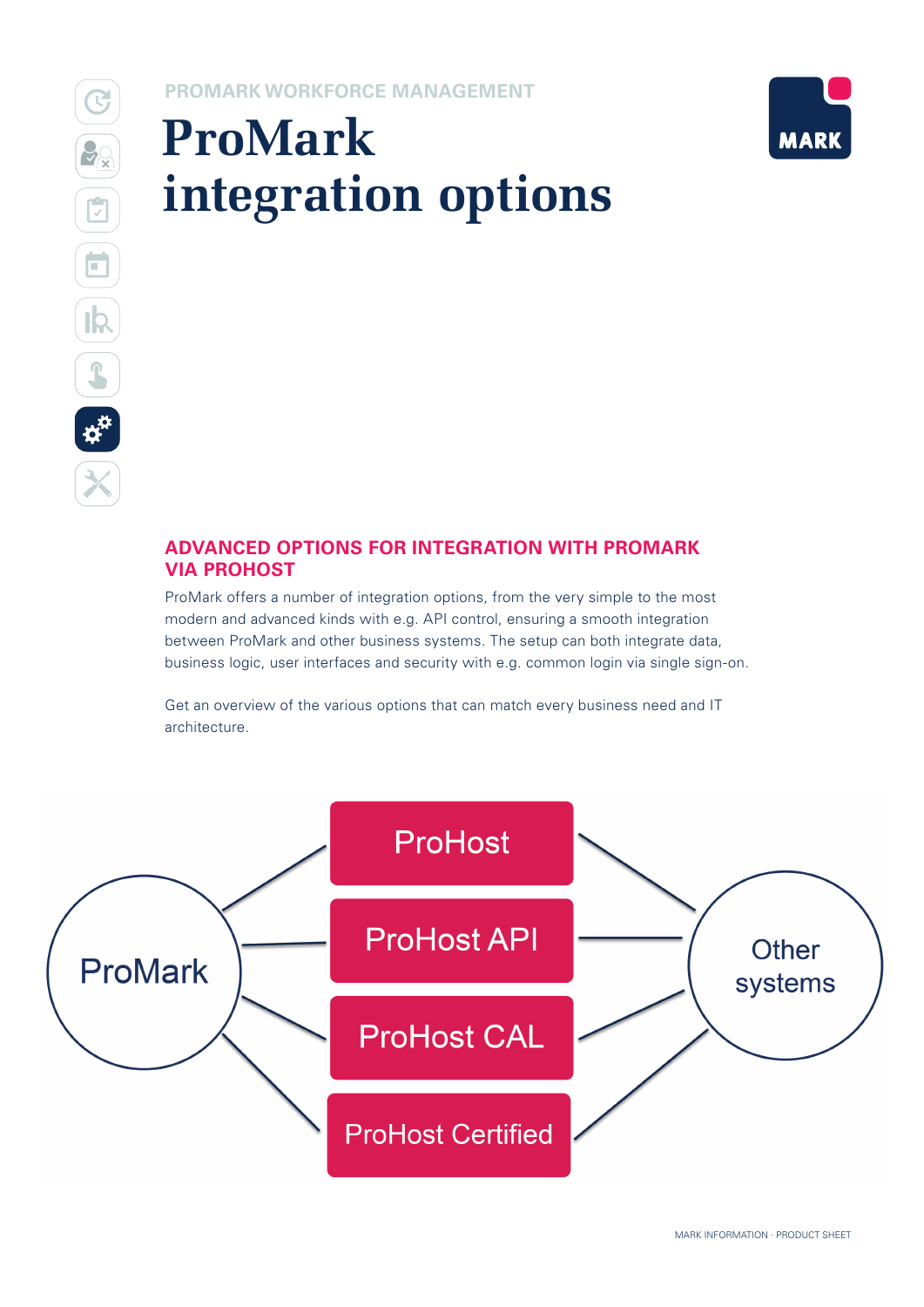|                                                                                             | <b>INTEGRATION WITH PROMARK VIA PROHOST MODULES</b><br>ProMark is a unique Workforce Management tool for the collection, presenta-<br>tion and distribution of payroll and production related data. By integrating with<br>other business systems such as HR, payroll and ERP systems using relevant<br>technologies, ProHost enrichs the other systems with data and thus increases<br>the efficiency in the total information system considerably. |  |  |
|---------------------------------------------------------------------------------------------|------------------------------------------------------------------------------------------------------------------------------------------------------------------------------------------------------------------------------------------------------------------------------------------------------------------------------------------------------------------------------------------------------------------------------------------------------|--|--|
| <b>INTEGRATION INCREASES</b><br><b>EFFICIENCY IN THE TOTAL</b><br><b>INFORMATION SYSTEM</b> |                                                                                                                                                                                                                                                                                                                                                                                                                                                      |  |  |
| <b>INTEGRATION FOR</b><br><b>PUBLIC SYSTEMS</b>                                             | At the same time, ProMark can integrate with Microsoft Outlook (Exchange or<br>O365) or with public systems, improving the reporting processes.                                                                                                                                                                                                                                                                                                      |  |  |
| <b>MANAGEMENT TOOL</b>                                                                      | Active management information is a question of what goes on this very minute.<br>With current information, you get a management tool that provides overview<br>and allows for fast reaction, control and correction.                                                                                                                                                                                                                                 |  |  |
| <b>INCREASES THE VALUE</b><br><b>OF YOUR DATA</b>                                           | In other words, ProMark makes it possible to increase the relevance and<br>credibility of:<br>Attendance data<br>Absence data<br>٠<br>Planning data<br>$\bullet$<br>Production data<br>Project data<br>Stock data and<br>Cost data<br>- at every level.                                                                                                                                                                                              |  |  |
| <b>ONE SYSTEM CANNOT</b><br><b>SUPPORT EVERYTHING!</b>                                      | Often, a solution based on only one system will force the company to compro-<br>mise one or more critical business goals. A solution of efficient and well-<br>integrated systems provides a much more flexible and effective support of the<br>company's business processes.                                                                                                                                                                        |  |  |
|                                                                                             |                                                                                                                                                                                                                                                                                                                                                                                                                                                      |  |  |

## **OVERVIEW OF STANDARD INTEGRATIONS**

#### **PAYROLL & HR SYSTEMS**

4Human Aditro Lön & HR Agda Lön Epos-løn & HR Flex HRM Payroll Formula Lønn & Personal Hogia Lön HRM Software Lön & HR Huldt & Lillevik Kontek Lön Lessor løn

Mindkey MoorePay Payroll & HR MR-Løn/KMD Multisoft Personec Lön & HR POL Lön Sage Payroll & HR SnowdropKCS SAP HCM SAP SuccessFactors SAP Payroll

Sympa **Talentsoft** Visma DataLøn Visma HR-plus Visma HR-plus maps Visma Løn Visma.net Payroll Visma SPCS **Workday**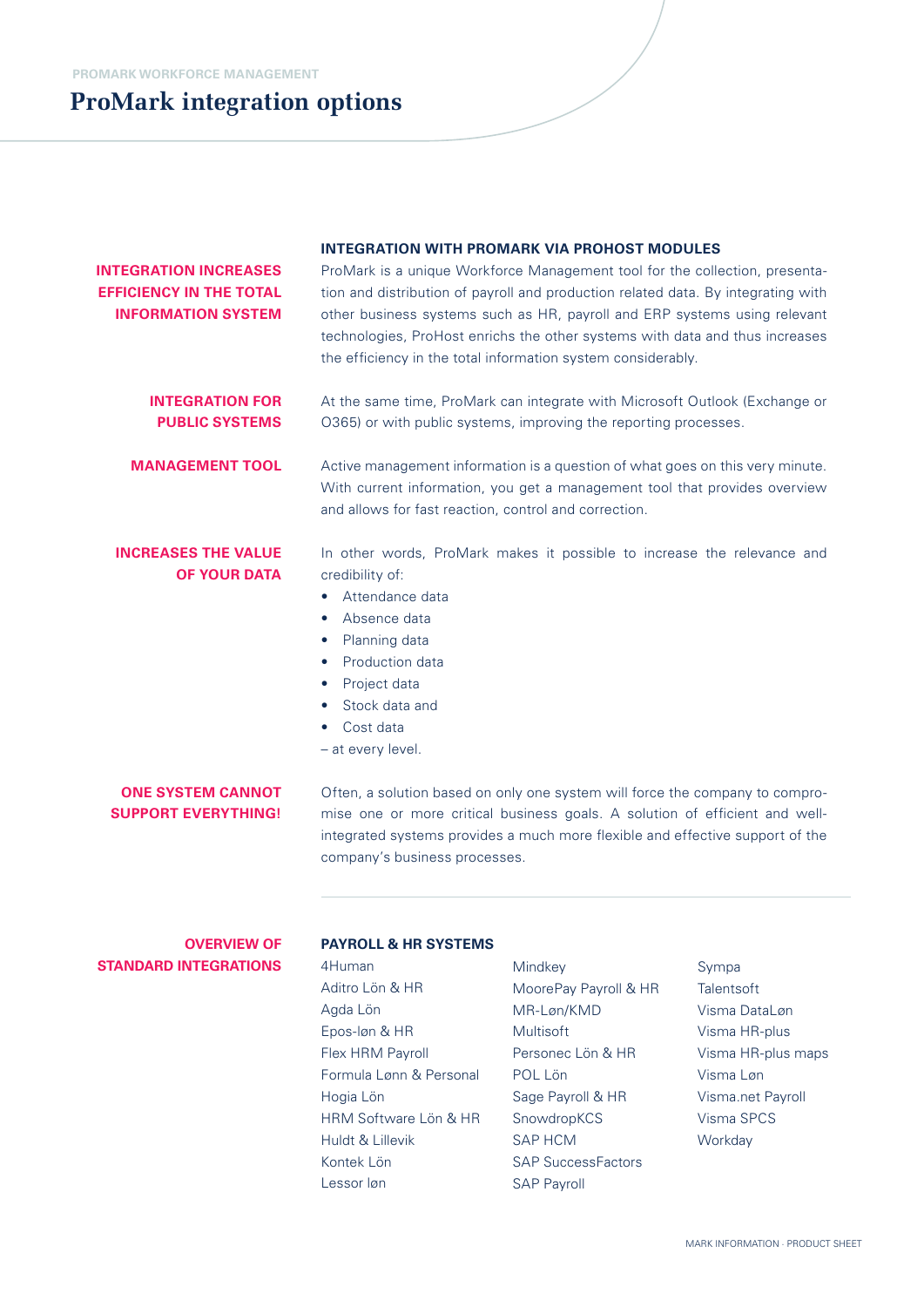#### **ERP SYSTEMS**

Agresso UBW ASPECT/4 Concorde XAL IFS Applications Infor ERP LN Infor M3 Jeeves

Microsoft Dynamics:

- 365 Business Central
- 365 Finance
- 365 Supply Chain Management
- AX
- NAV

Multi+ Oracle ERP SAP Business One SAP ERP Visma Business Visma.net

#### **TELEPHONE SYSTEMS**

CAY Trio Present (TCP/IP)

#### **TECHNOLOGIES**

File exchange:

- Comma-separated fixed length
- XML
- IDocs (for SAP)

#### Services (SOA):

- Windows Communication Foundation (WCF)
- MS Outlook/Office365
- SAP .Net Connector
- OData driver
- REST APIs

#### Database/table exchange:

- Oracle
- MS SQL
- Progress

## **INTEGRATION OPTIONS**

#### **FOUR DIFFERENT INTEGRATION SOLUTIONS**

The ProHost modules cover all modern way of integrating systems, from the very simple to the most modern and advanced, ensuring your personal data according to the GDPR. You can choose between four different integration modules depending on your need and IT environment:

- **ProHost**: The well-known integration with e.g. file exchange between Pro-Mark and each individual business system according to a specific format and with the use of specific drivers
- **ProHost API**: Integration with standard or tailored REST APIs, where ProMark acts either as client or server. The modern integration between systems communicating securely including login between systems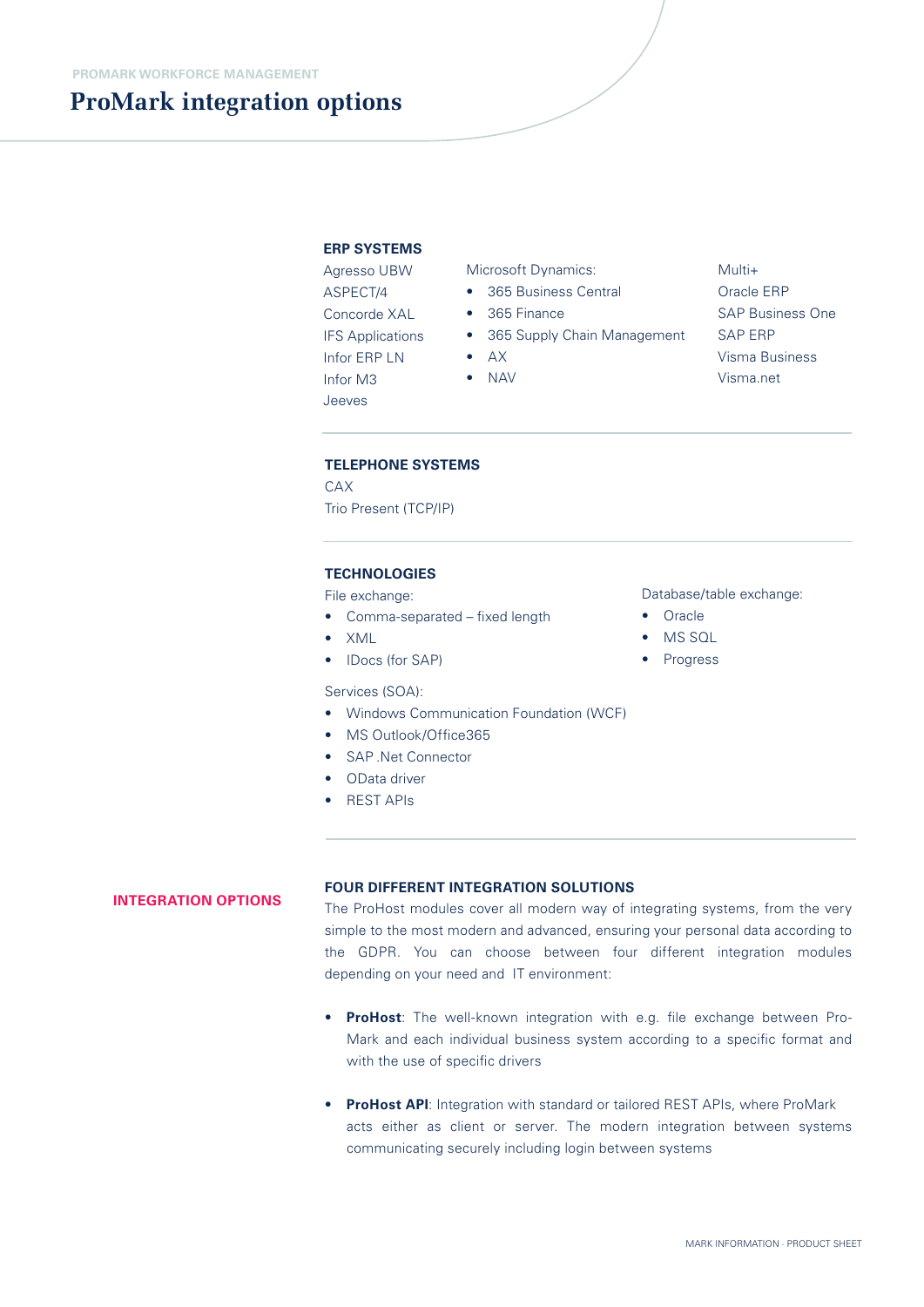- **ProHost CAL** (Client Access Licence): ProMark client APIs are used to get access to ProMark's business logic and data, allowing the company to build their own apps or a consistent user interface for all systems
- **ProHost Certified:** Certified applications purchased via Microsoft or SAP's app centers, where the API integration is optimised, the user interface matches, documentation is online, and the system is continuously updated according to the current version of the supplier's system



## **SIMPLE INTEGRATION E.G. VIA FILE EXCHANGE**

#### **PROHOST**

ProHost is ProMark's well-known integration module, offering a wide range of standard integrations to known systems via simple file exchange as well as by using various drivers such as ERP, payroll and HR driver or drivers for Microsoft Outlook (Exchange or O365).

The methods are functioning well individually and have been proven over a long period of time. They are fast and easy to implement, can be configured as needed and are easy to customize afterwards.

This type of integration is easy to implement, but as the number of integrations increase and the integrations must be adjusted according to changes in other systems, complexity increases which gives greater risk of complications and operational disruptions. At the same time, there may be an uncertainty in storing files somewhere where they need to be captured by other systems – with subsequent risks in relation to the GDPR and personal data.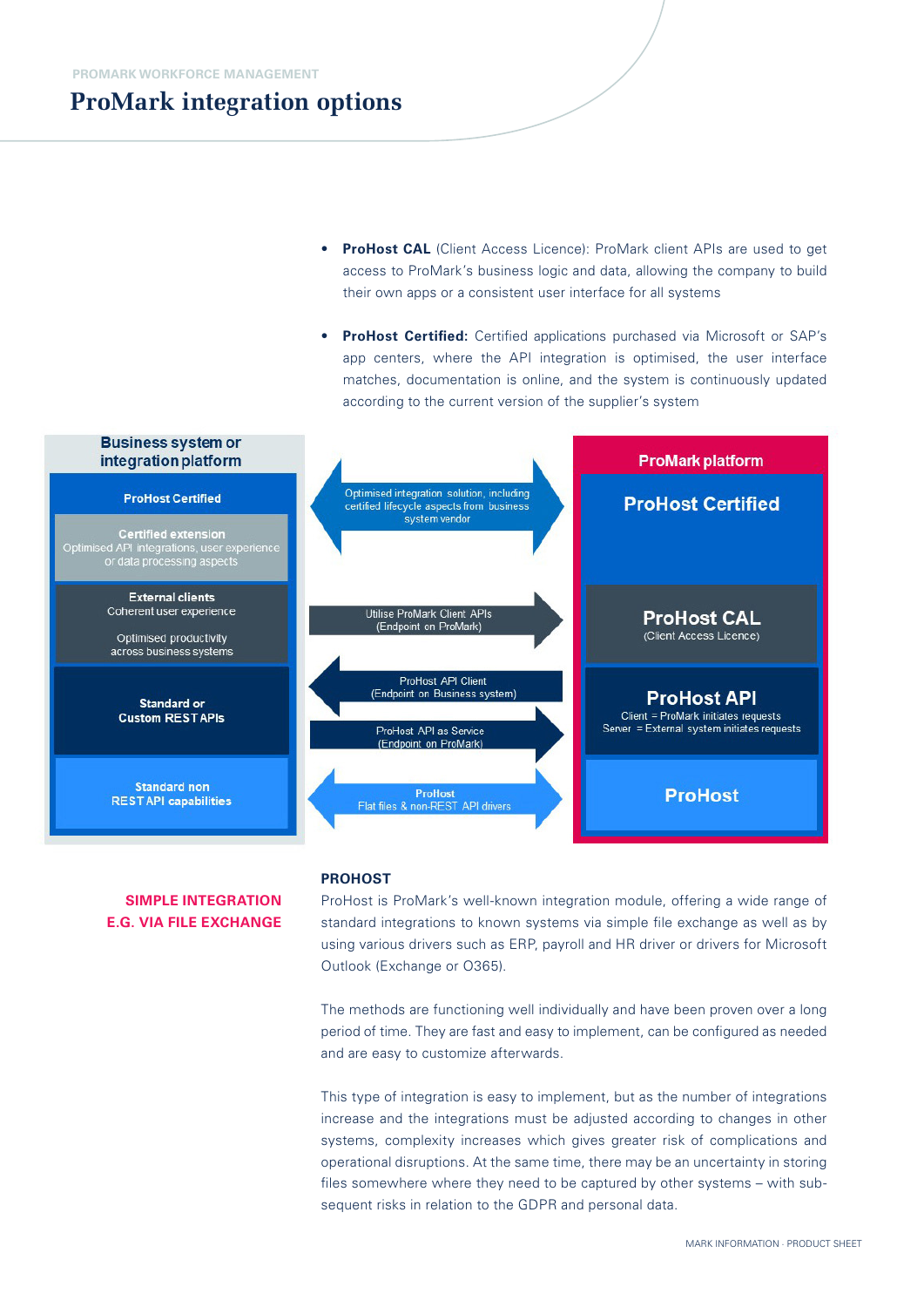#### **THE MODERN STANDARD**

#### **PROHOST API**

ProHost API provides great flexibility and high security in the integration. The API integration standardises the exchange of data, allowing systems to communicate via modern standards – sending requests and responses that contain all relevant data to be placed correctly in both systems.

API is the most modern standard used by the large eco systems.

Depending on the customer's need, ProHost can act as:

- REST API server and
- **REST API client**

This type of integration handles both public and private APIs, and the security is high due to the direct communication between the systems. In addition, it is easy to overview and manage volume and cost.

## **PROHOST CAL**

**FOR THE CUSTOMER'S OWN CONFIGURATION OF USER INTERFACES**

CAL stands for Client Access Licence, and means that you as a customer can get access to ProMark's business logic and data. Thus, you can develop your own apps or user interfaces which communicate directly with the ProMark server by using the same APIs the ProMark clients.

Thus, you can build user interfaces to give your employees a consistent user experience for all their systems, e.g. in your own portal or intranet, while utilizing ProMark's advanced functions and logic. And you can build role-based apps and user interfaces to the employees.

Data is exchanged in real time and the module supports SSL and OAuth2, where the user is verified through logging into another system.

## **ALWAYS UPDATED, CERTIFIED INTEGRATIONS WITH E.G. MICROSOFT AND SAP**

#### **PROHOST CERTIFIED**

This is the controlled and structured approach to integration with high security. With ProHost Certified, you will get a complete solution with built-in integration, as we have developed a ProMark solution directly to SAP and Microsoft in their app stores which is continuously maintained and updated at the cadence required in these solutions. Thus, ProMark acts as a natural extension of these business systems.

ProHost Certified also allows you to exploit our other integration solutions if you need different integration methods for different systems; an all-in-one solution.

Official documentation, data and setup templates and optimised REST APIs are included in the solution.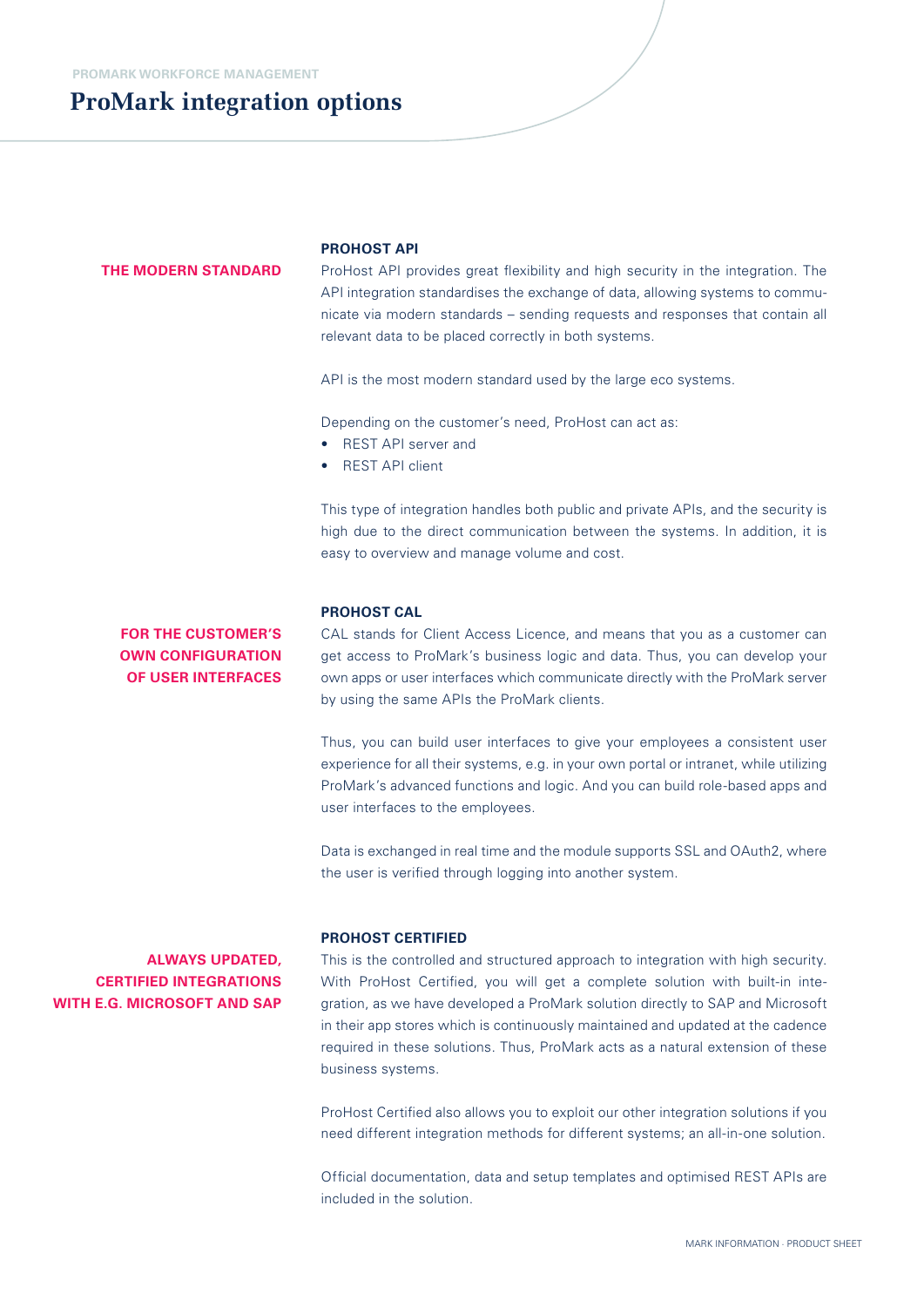|                          | <b>PROHOST</b>                                                | <b>PROHOST API</b>                                                            | <b>PROHOST CAL</b>                                                | <b>PROHOST CERTIFIED</b>                                                                    |
|--------------------------|---------------------------------------------------------------|-------------------------------------------------------------------------------|-------------------------------------------------------------------|---------------------------------------------------------------------------------------------|
| <b>DATA EXCHANGE</b>     | File transfer<br>CSV file driver or specific<br>system driver | ProHost data transfer via<br><b>REST APIs. ProMark as</b><br>server or client | <b>ProMark client REST</b><br><b>APIS</b><br>ProMark as server    | Package solution combining<br>integration aspects incl.<br>extensions in external<br>system |
| <b>DATA FORMAT</b>       | Simple and supporting<br>legacy systems                       | Modern, secure standard<br>format (JSON)                                      | Modern, secure standard<br>format (JSON)                          | Modern solution continu-<br>ously maintained according<br>to app store requirements         |
| <b>DATA MAPPING</b>      | Configuration, but<br>requires location for<br>data exchange  | Configuration -<br>direct communication<br>between systems                    | Configuration/coding<br>- direct communication<br>between systems | Configuration -<br>updated according to<br>external system version                          |
| <b>COUPLING</b>          | Loosely coupled                                               | Loosely coupled                                                               | <b>Tightly coupled</b>                                            | <b>Tightly coupled</b>                                                                      |
| <b>SECURITY</b>          | Security for files in<br>transit must be managed              | High. Secured with<br>e.g. SSL for https<br>communication                     | High. Secured with<br>e.g. SSL for https<br>communication         | High, according<br>to app store<br>requirements                                             |
| <b>AUTHENTICATION</b>    | According to rights<br>for transit area                       | OAuth2, basic or<br>formbased                                                 | OAuth2, basic or<br>formbased                                     | OAuth <sub>2</sub>                                                                          |
| <b>INTEGRATION STYLE</b> | Data                                                          | Data                                                                          | Security<br>(single sign-on),<br>logic and data                   | Security<br>(single sign-on),<br>logic and data                                             |
| <b>STRATEGY</b>          | Simple. Point-to-point<br>or middleware                       | Service-oriented.<br>Point-to-point or<br>middleware                          | Service-oriented<br>and consistent user<br>experience             | Service and certified<br>cloud solution-oriented                                            |

Detailed information about the various integration options with more technical details can be found in product sheet for each module.

#### **THE VALUE OF INTEGRATION WITH PROMARK**

By integrating with ProMark, you get flexible opportunities to enrich other systems with all the data gathered in ProMark.

By tying the company's systems together, valuable and current information is available when and where it is needed – without any risk of human errors and delays. At the same time, it eliminates a number of administrative routines in payroll calculation, production planning, purchase, logistics, inventory, sales, management etc.

ProMark connects the modern business solutions (ERP) with the real world, and provides active management information about what happens this very minute. This allows you to focus on the most important matters and to adjust plans immediately when unexpected incidents, on a solid and factual basis. **ACTIVE MANAGEMENT INFORMATION**

## **BENEFITS ALL BUSINESS PROCESSES**

**VALUABLE AND CURRENT** 

**LESS MANUAL ROUTINES AND ERRORS IN TRANSFER OF DATA**

**INFORMATION** 

With the right information available in the right systems, you get very flexible and efficient support of the company's business processes.